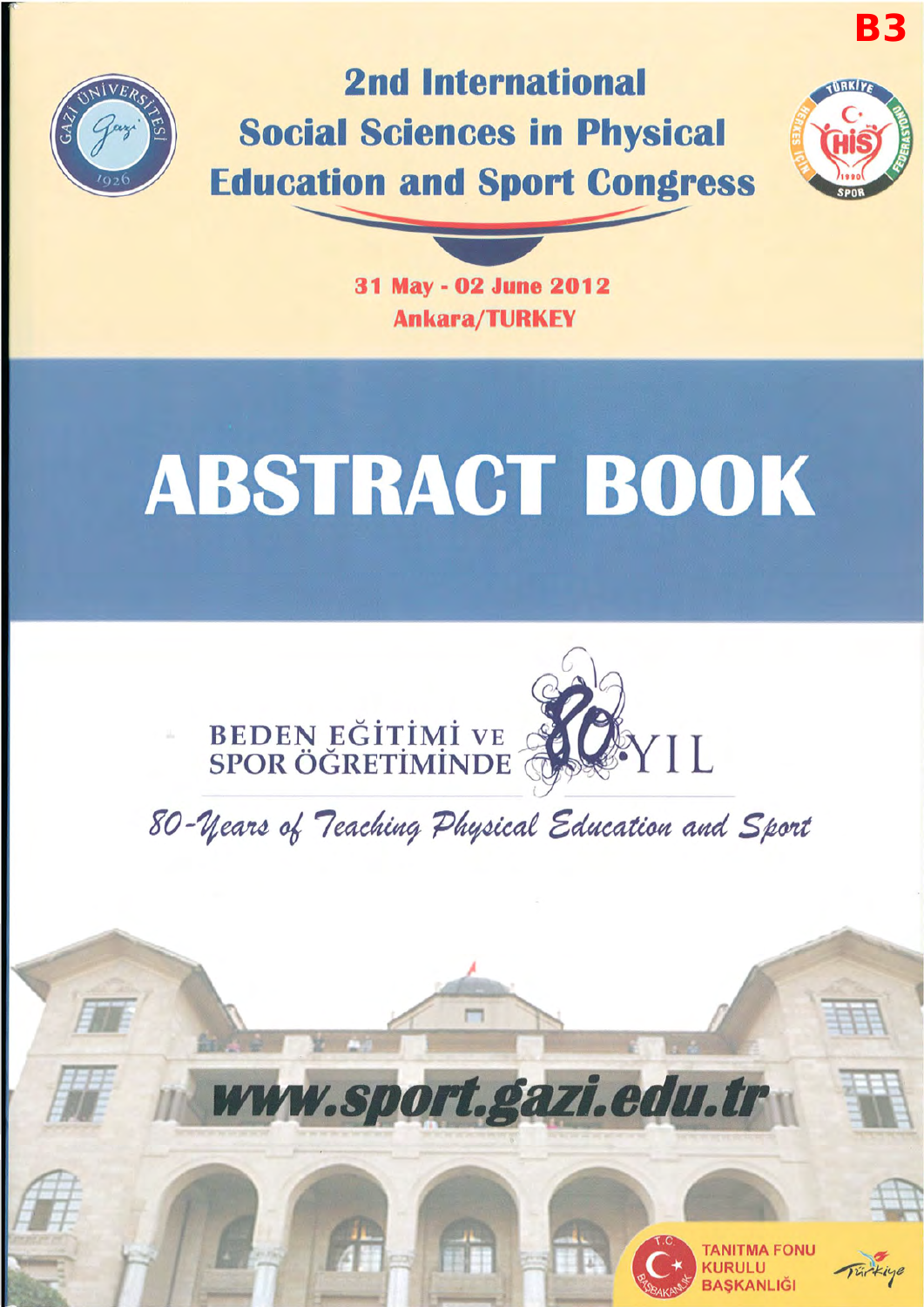### B3

#### **INVITED SPEAKERS**

Prof. Dr. Christoph BREUER GER Prof. Dr. Günter A. PILZ GER Prof. Dr. Günter AMESBERGER AUT Prof. Dr. Josef HACKFORTH GER Prof. Dr. Manfred LAMMER GER Prof. Dr. Emanuele ISiDORi ITA Ph. D. Ferhan KONUKMAN USA Prof. Dr. Robert SCHNEIDER USA Prof. Dr. Iva JIRASEK CZ Doç.Dr. Nejla GÜNAY TUR Dr. Umit KESiM TUR Erdogan ARIPINAR TUR

#### **SCIENTIFIC COMMITIEE**

Dr. Kemal TAMER TUR (President) Dr. A. Emre EROL TUR Dr. AL-WATIAR, Nadhim IRQ Dr. Arslan KALKAVAN TUR Dr. Atilla ERDEMLi TUR Dr. Azmi YETiM TUR Dr. Birol DOGAN TUR Dr. Canan KOCA ARITAN TUR Dr. Christoph BREUER GER Dr. Dana BADAU ROM Dr. Daniela DASHEVA BUL Dr. Dilara Sevimay OZER TUR Dr. Dilşad MİRZEOĞLU TUR Dr. Emanuele ISIDORI ITA Dr. Emin KURU TUR Dr. Erdal ZORBA TUR Dr. Erkut KONTER TUR Dr. F. Filiz ÇOLAKOĞLU TUR Dr. Fatih YENEL TUR Dr. Ferman KONUKMAN USA Dr. Gazanfer DOGU TUR Dr. GEORGIADIS, Konstantinos GRE Dr. GEVAT, Cecilia ROM

Hasan GERÇEKER TUR Kismet ERKiNER TUR Prof. Dr. A.Azmi YETiM TUR Prof. Dr. Atilla ERDEMLi TUR Prof. Dr. Birol DOĞAN TUR Prof. Dr. Erdal ZORBA TUR Prof. Dr. Glyasettin DEMiRHAN TUR Prof. Dr. Hasan KASAP TUR Prof. Dr. ibrahim YILDIRAN TUR Prof. Dr. Kemal TAMER TUR Prof. Dr. M.Akif ZiYAGiL TUR Prof. Dr. Ozbay GUVEN TUR Prof. Dr. Suat KARAKÜÇÜK TUR Prof. Dr.Daniela DASHEVA

Dr. Glyasettin DEMiRHAN TUR Dr. Güner EKENCİ TUR Dr. Gunter A. PILZ GER Dr. Gunter AMESBERGER AUT Dr. Hasan ASADI IRN Dr. Hasan KASAP TUR Dr. Hatice ÇAMLIYER TUR Dr. Hülya AŞÇI TUR Dr. Iva JIRASEK CZ Dr. ibrahim CiCiOGLU TUR Dr. ibrahim YILDIRAN TUR Dr. Josef HACKFORTH GER Dr. Kadir GÖKDEMİR TUR Dr. Kairat ZAKiRYANOV KAZ Dr. Kanat CANUZAKOV KGZ Dr. M . Levent iNCE TUR Dr. M.Akif ZiYAGiL TUR Dr. Mahmood GOUDARZi IRN Dr. Manfred LAMMER GER Dr. Mehmet GÜCLÜ TUR Dr. Mehmet GUNAY TUR Dr. Metin KAYA TUR Dr. Metin YAMAN TUR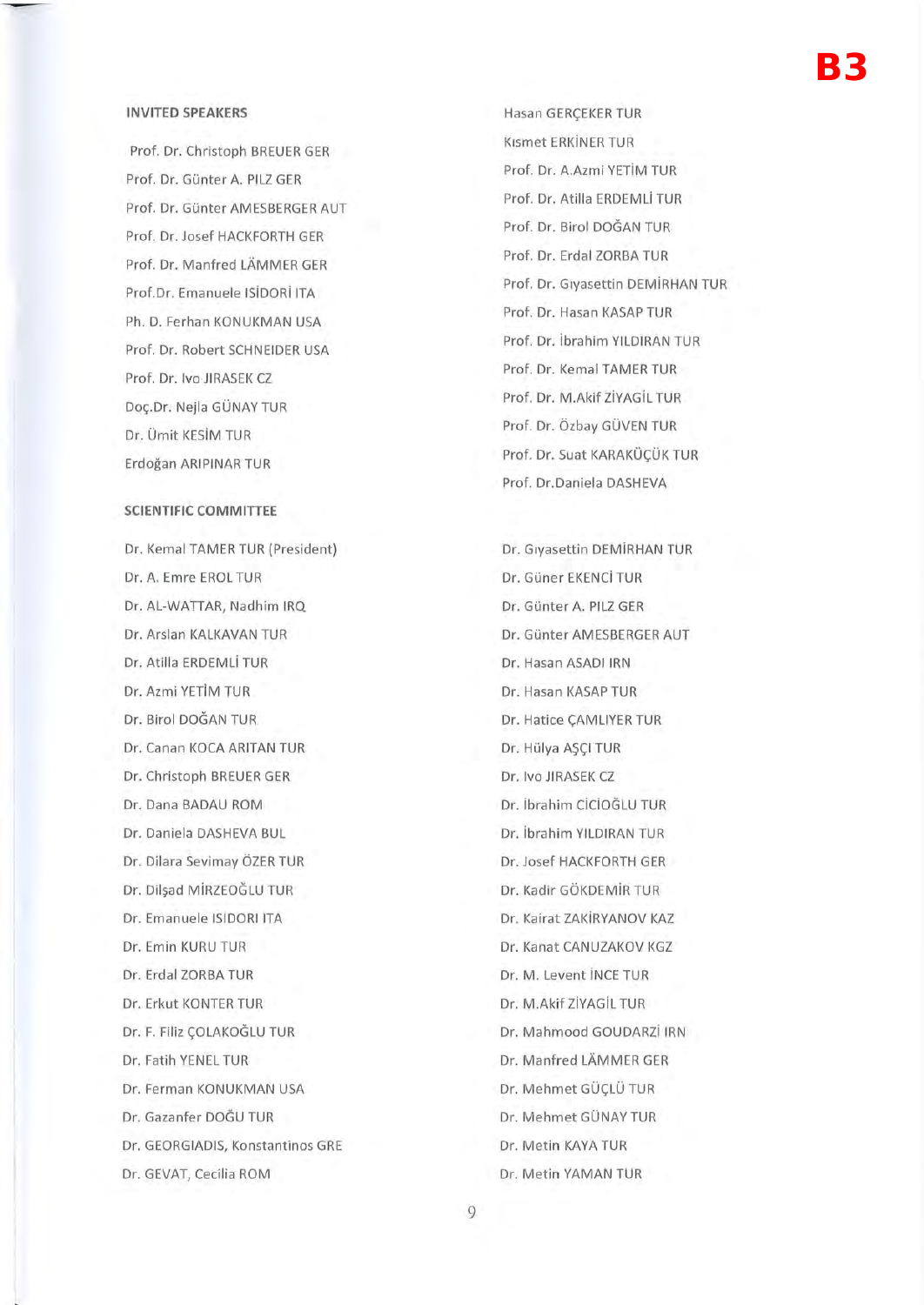- Dr. Mirela DAMiAN ROM
- Dr. Muhsin HAZAR TUR
- Dr. Murat Sadullah ÇEBİ TUR
- Dr. Müslim BAKIR TUR
- Dr. Nefise BULGU TUR
- Dr. Nevzat MiRZEOGLU TUR
- Dr. Omer SENEL TUR
- Dr. Özbay GÜVEN TUR
- Dr. Peter BONOV BUL
- Dr. Rasim KALE TUR
- Dr. Razvan ENOiu ROM
- Dr. Reza RAJABi IRN
- Dr. Robert C. SCHNEIDER USA
- Dr. Sami MENGUTAY TUR Dr. Sema ALAY TUR Dr. Semiyha DOLASIR TUNCEL TUR Dr. Settar KOÇAK TUR Dr. Seydi KARAKUS TUR Dr. Suat KARAKÜÇÜK TUR Dr. Sefik TiRYAKi TUR Dr. Tayfun AMMAN TUR Dr. Turgay BİÇER TUR Dr. Umit KESiM TUR Dr. Yalçın TAŞMEKTEPLİGİL TUR
	- Dr. Yaşar ÖZBAY TUR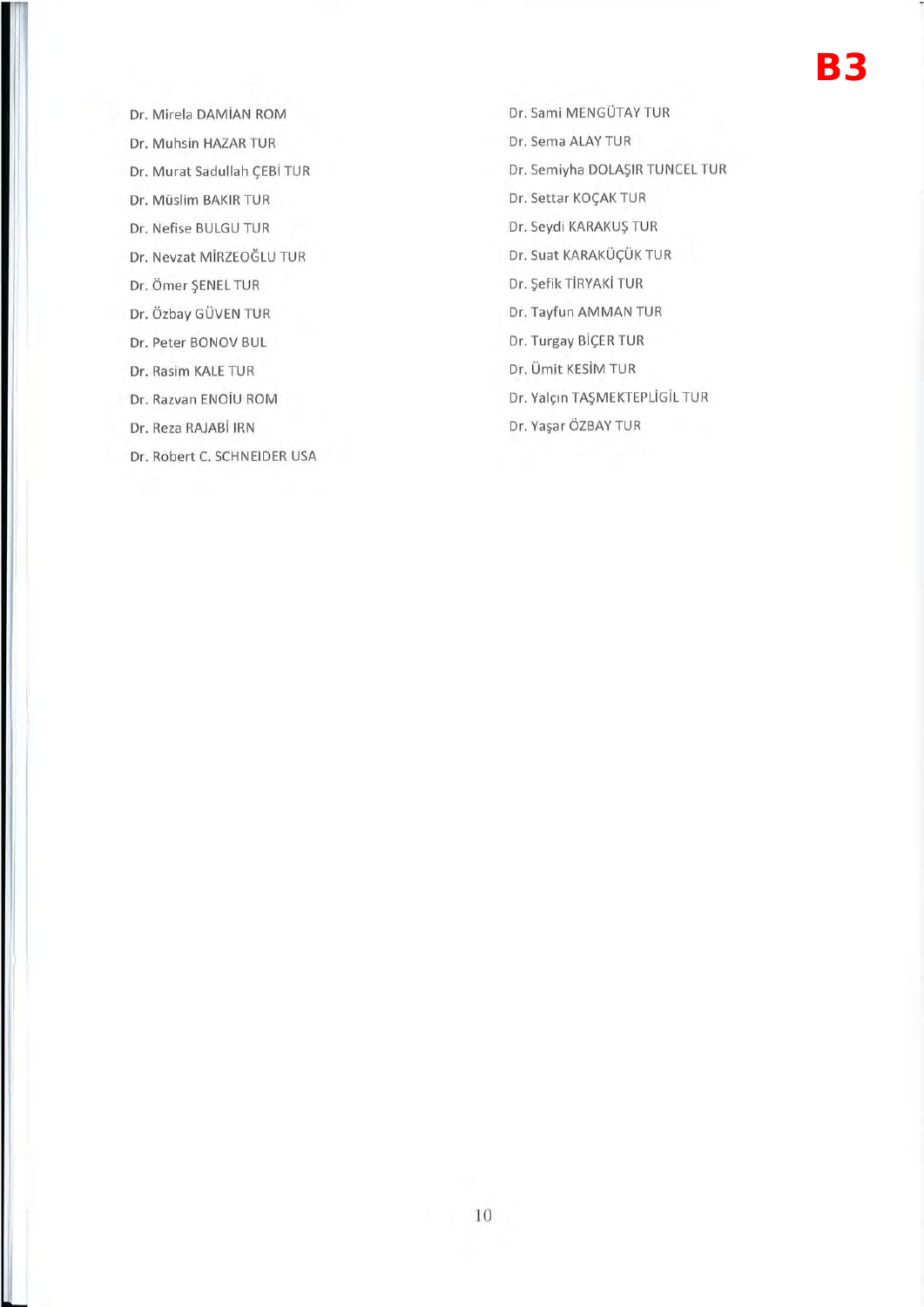#### **The Comparision of Motivation Levels of Athletes of Different Individual Branches With the Required Degree**

Variable / Farklı Bireysel Branşlardaki Sporcuların Motivasyon Düzeylerinin Elde Ettikleri Derece Değişkenine

#### Göre Karşılaştırılması

ÜNSAL TAZEGÜL, ARSLAN KALKAVAN, ADNAN ERSOY

**The** aim of this research is to compare the motivation levels of Athletes of different individual branches with their acquired degree variable. boxers, male wrestlers, male taekwondo players, 70 weight lifters branches totally 280 athletes, who paritcipated in 2011 Turkey Championship, form the sample of research. Success Motivation Scale Special To Sport, which has been developed by Willis in 1982, has been used to measure the success motivation at research. **At** analysing the datas one way variance analyse, to analysis the relationship between the variables tukey test, has been used. Whereas, at the end of the research, there has been found a difference at meaningful level (p<0,05) as statistically between the incentive of showing strenght and the incentive of accomplish, there has been found a difference at meaningless level (p>0,05) as statistically between the variables at the other branches.

Key Words: Athlethes, Motivation, Comparison

**Determining Stress Levels Of Official Academic Personals in The Schools Of Physical Education And Sport in The Central Districts Of Ankara.** Ankara iii Beden Egitimi ve Spor Vuksek Okullannda Gorevli Ogretim Elemanlarının Stres Düzeylerinin Belirlenmesi ÖZNUR MIZRAK, SEVDE MAVİ, SEMİYHA TUNCEL

The purpose of this study was to determine stress levels of official academic personals in the central districts of Ankara . The study group included 16 women, 41 men which is academic personal in Ankara Universitesi, Hacettepe Universitesi, Gazi Universitesi and Başkent Universitesi (n=57). The norm of the study is scanning norm. In the study the data was collected by 'The Work Stress Of Academic Personals Survey' which was developed by Aydin (2008) and comprised 65 items.Obtained datas in this study was analyzed by the daily statistics pocket program. As a result, while the fewness of financial payments makes stress in Ankara University, Hacettepe University and Gazi University, in Başkent University financial payments dont make stress.

Key Words: Stress, Academic Personal.

**The Satisfaction Level of Teaching Physical Education and Sports Department of Teacher Candidates**  / Ogretmen Adaylannln Beden Egitimi Ve Spor Ogretmenligi Bolumunden Memnuniyet Duzeyleri FİLİZ YAYLACI, BAHRİ GÜRPINAR, TAHİR KILIÇ

The purpose of this research is studying physical education and sports teacher in the department of teacher candidates and to propose solutions to determine their level of satisfaction. The sample group of 42 women (42%) and 58 males (58%) consisted of a total of 100 teachers. Data collection tool developed by the